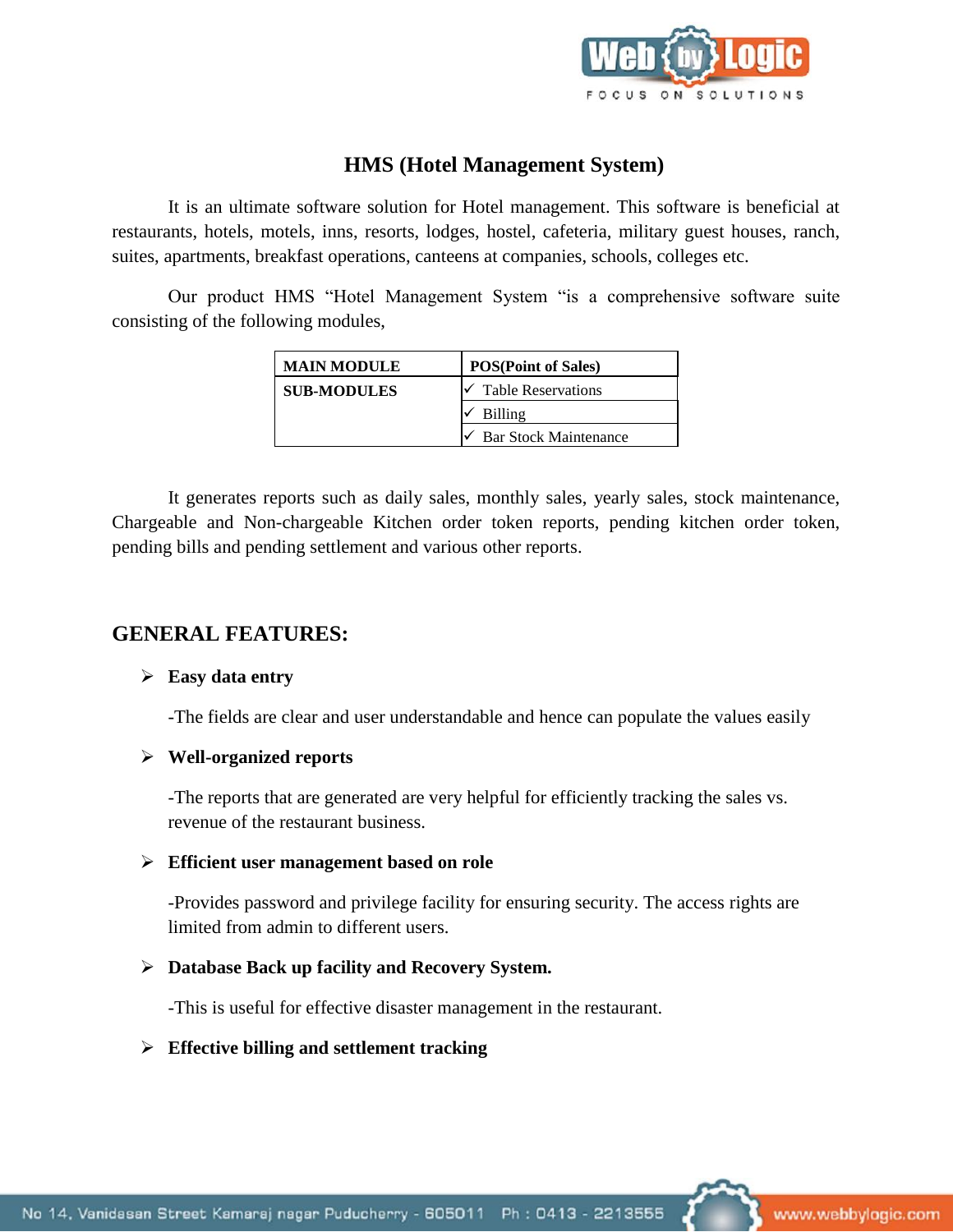

-the user can easily keep track on the customer entry to the restaurant to the settlement of the bill with our software package.

# **Effective Inventory management**

-the quantity of bar stock can be managed as per the purchasal of stock and sale to customers.

# **MODULES**

# **Main functions**

#### **Kitchen order token generation**

-individual KOTs are generated for chargeable and non-chargeable customers so that in times of revenue verification, it helps the administration to differentiate the consumption of amount spent for non-chargeable customers.

#### **Table reservations**

-customers can reserve their tables for any occasion through a phone call and reservation payment are made later.

#### **Table transfers**

-For better customer satisfaction and based on the customer comfort, table transfer is allowed while dining in case of any dis-comfort.

# **Billing with various splits( Amount based split, quantity based split, category based split)**

-In amount based split, more number of bill split can be done and separate bills can be generated

-In quantity based split, individual number of food items type ordered in turn can be split up and payment can be made separately.

-In category based split, the bill split can be made by grouping particular group of ordered items in separate and bills can be generated.

# **Linking two or more tables**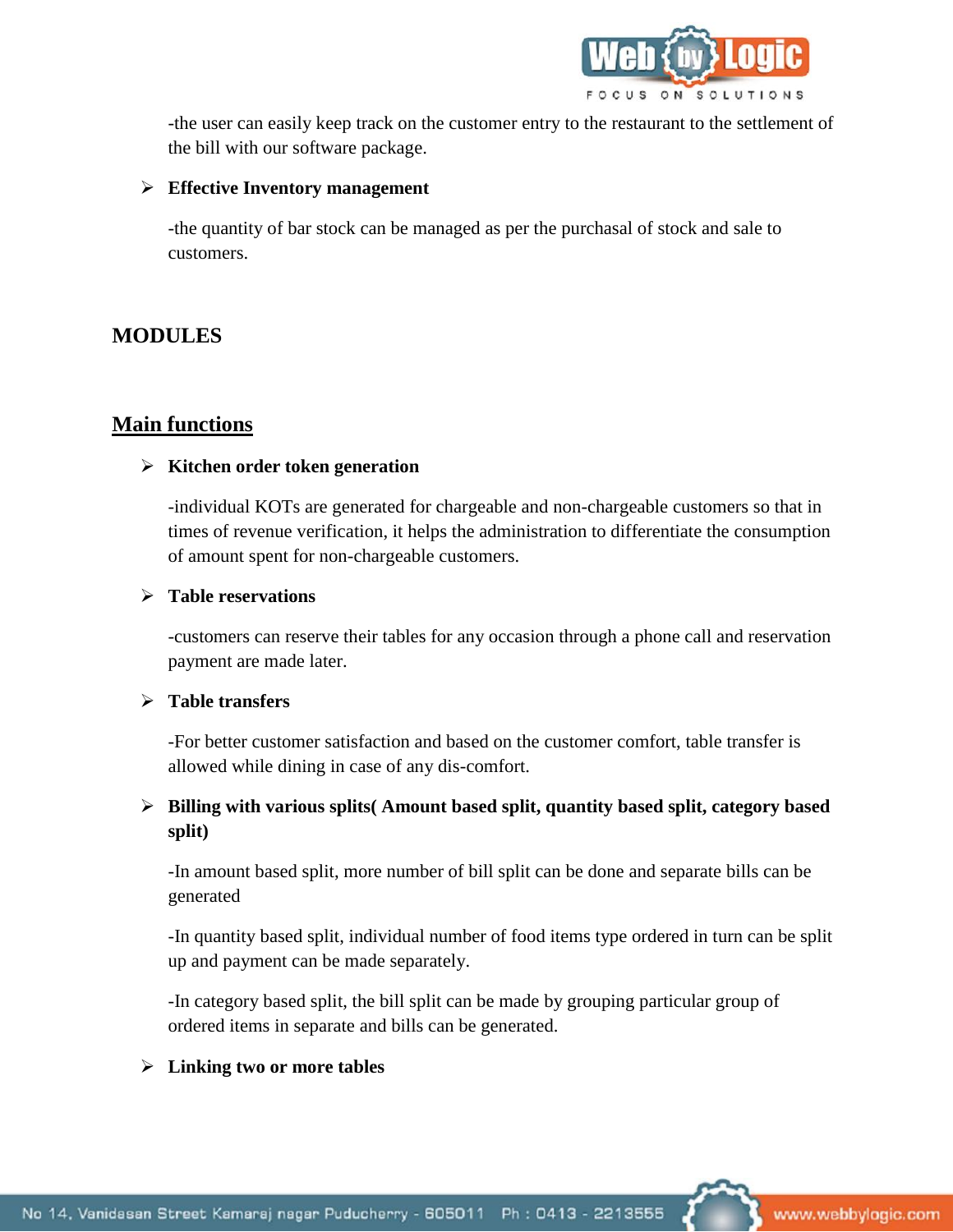

-While billing two or more table numbers can be linked and the billing process along with group splits can be made and bills can be generated.

#### **Settlement made based on card/cash/both**

-the customers are given various option of settling their bills. Either by full cash settlement or by full card settlement or partial card and partial cash settlement can be made by the customers.

#### **Bar stock maintenance.**

- the quantity of bar stock can be managed in terms of measure of bottle, liters and milliliters and the decrease or increase in bar stock is reflected as per the sale to customers or purchasal of stock.

#### **Separate tracking of non-chargeable orders.**

-This can be helpful in finding out the total amount of payment –free sales.

#### **Restoring of last bill in case of any technical errors**

-in case of any technical disruptions or malfunction by the user, there may be errors, in order to restore the last bill, this feature is included. This enhances recovery of the session.

# **Report view**

-the various reports are generated for sales and stock tracking, management and decision making. Some of the reports that are generated are as total sales report, daily sales report, monthly sales report, yearly sales report, individual bar stock quantity tracking report, bar stock purchase report, total NC sales report and various other reports are generated.

# **Add-on Functions**

#### **User management(admin, staffs)**

-Provides password and privilege facility for ensuring security. The access rights are limited from admin to different users.

#### **Database management**

- Provides password and privilege facility for ensuring security. The access rights are limited from admin to different users.

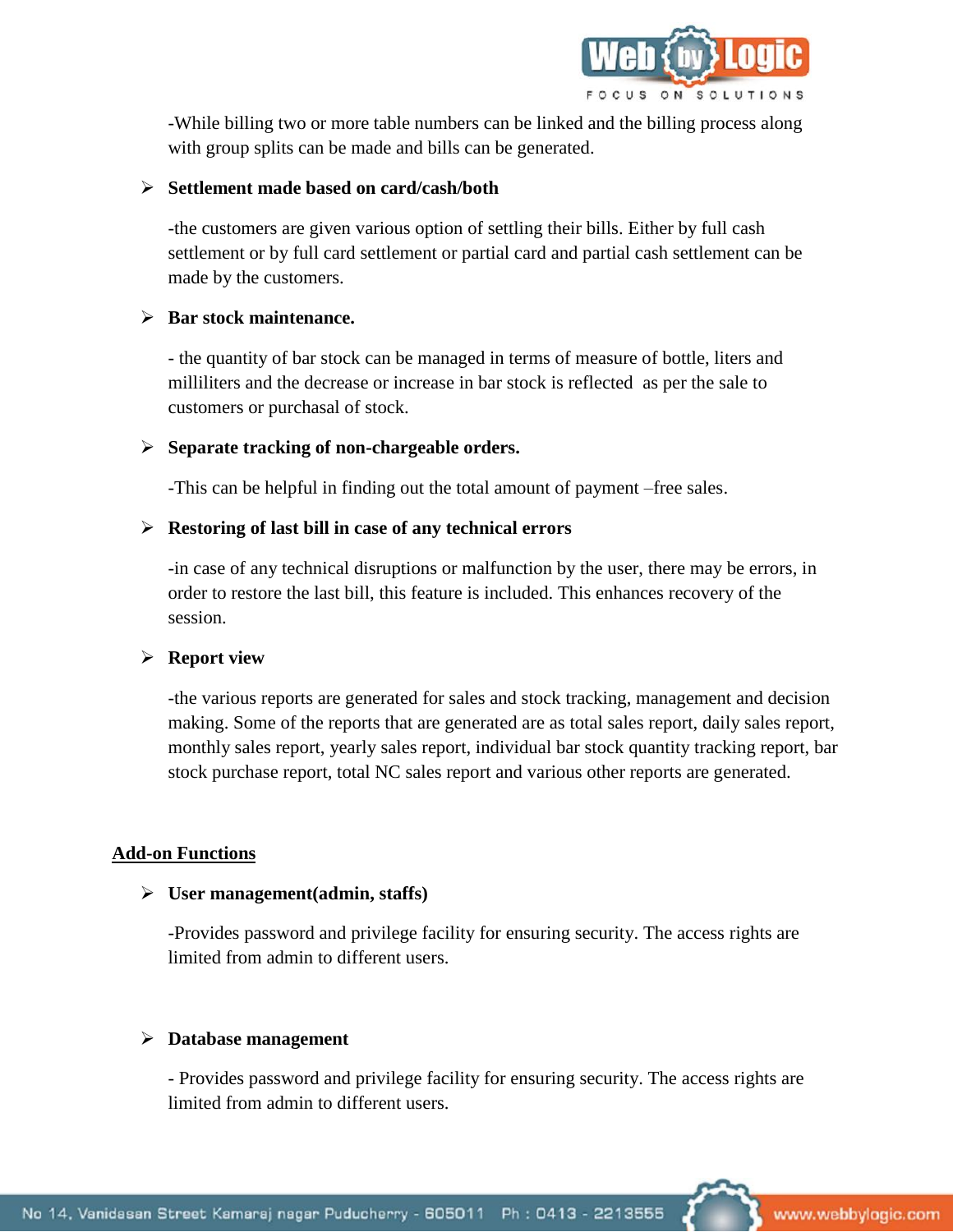

# **MAIN SCREEN SHOTS OF HMS:**

LOGIN SCREEN:





www.webbylogic.com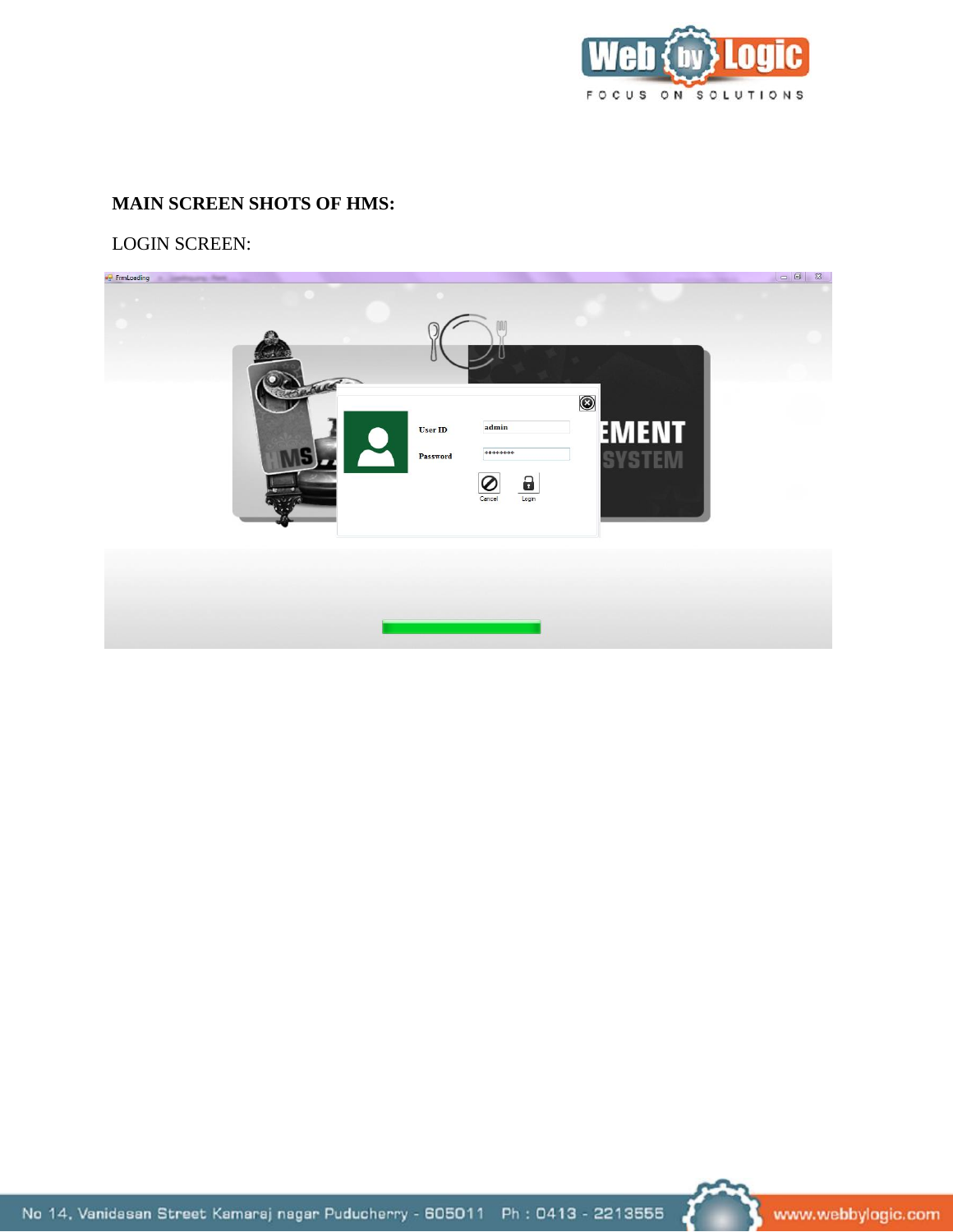

# DASHBOARD:

label1 Logout



KOT SCREEN:



www.webbylogic.com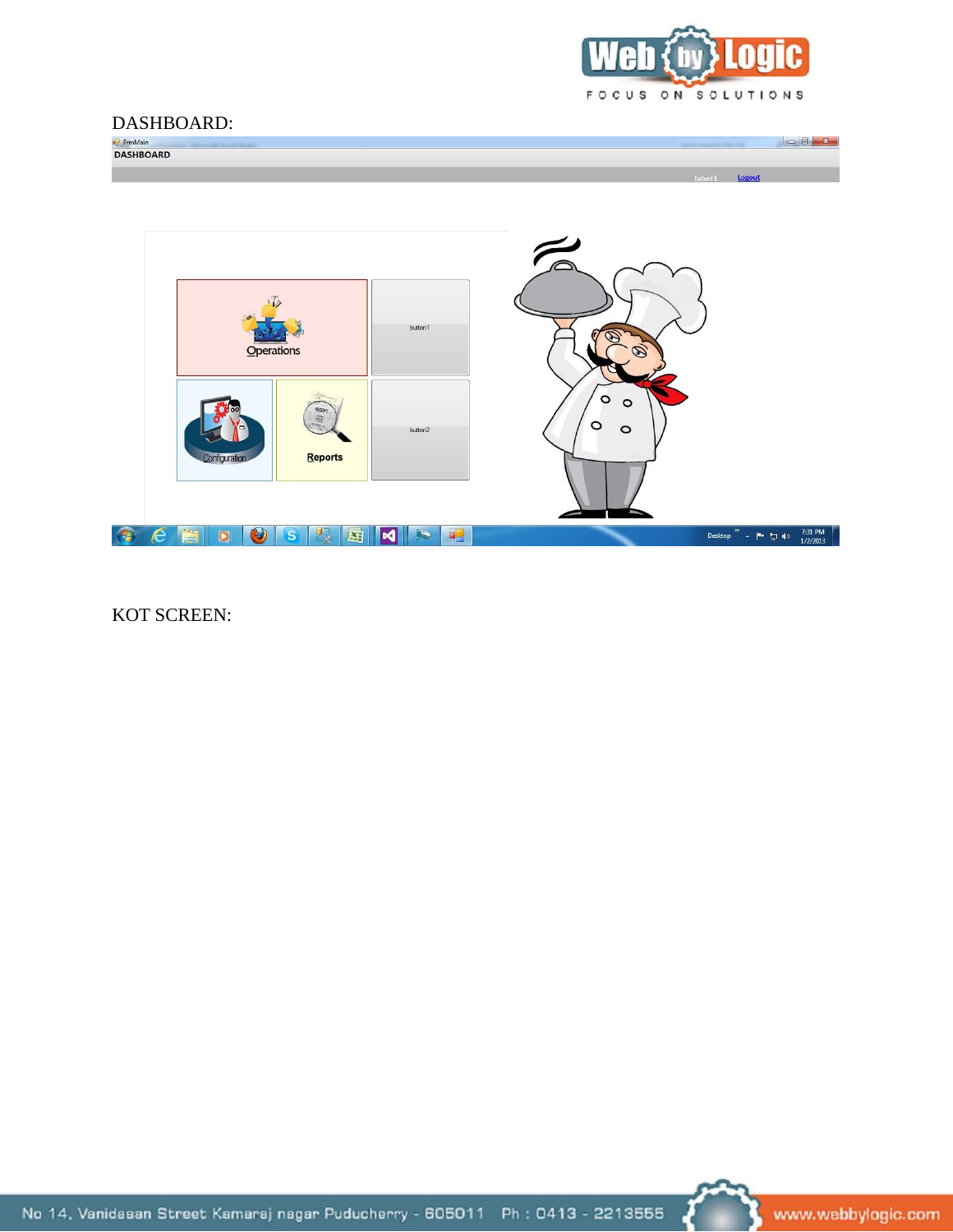

| $\frac{1}{2}$ FrmKOT          |                        |                                          |        |                           |                         |                    |      |                         |                 |                    |           |                     |            | $\begin{bmatrix} - & 0 & x \end{bmatrix}$ |
|-------------------------------|------------------------|------------------------------------------|--------|---------------------------|-------------------------|--------------------|------|-------------------------|-----------------|--------------------|-----------|---------------------|------------|-------------------------------------------|
| KOT                           |                        |                                          |        |                           |                         |                    |      |                         |                 |                    |           |                     |            | 0                                         |
| KOT No. KR2                   |                        | NC KOT No.                               |        | Session Lunch             |                         | $\vert$            |      | Date                    | 02-Jan-13       |                    |           | admin <b>Logout</b> |            |                                           |
|                               | <b>Table No</b>        | 1                                        |        |                           |                         |                    |      |                         |                 |                    |           |                     |            |                                           |
| Ĉ,                            | Outlet                 | <b>ROOM SERVICE</b>                      | Ľ      | $\mathbf{1}$              | $\overline{\mathbf{2}}$ | $\overline{3}$     | 4    | $\overline{\mathbf{5}}$ | $6\phantom{a}6$ | $\pmb{9}$          | $\pmb{8}$ | $\overline{7}$      |            |                                           |
| <b>Transfer</b>               | Covers                 | 5                                        | Change |                           |                         |                    |      |                         |                 |                    |           |                     |            |                                           |
| $\overline{\mathcal{O}}$      | <b>Order Taker</b>     | AAA<br>$\overline{\mathbf{v}}$           |        |                           |                         |                    |      |                         |                 |                    |           |                     |            |                                           |
| Clear                         | <b>Order Deliverer</b> | CCC<br>$\overline{\mathbf{v}}$           |        |                           |                         |                    |      |                         |                 |                    |           |                     |            |                                           |
| ₹                             | <b>Item Code</b>       | <b>Item Name</b>                         |        |                           |                         | Price              |      | <b>Tax</b>              | <b>Total</b>    |                    |           | Preferences         |            |                                           |
| Cash                          | $\overline{3}$         | <b>SAMBAR RICE</b><br>$\bar{\mathbf{v}}$ |        | Qty<br>$\bar{\mathbf{v}}$ | $\bullet$               |                    | 1.95 |                         |                 |                    |           |                     |            |                                           |
|                               | ID                     | <b>DESCRIPTION</b>                       |        | QUANTITY                  |                         | PRICE              | TAX  |                         | <b>TOTAL</b>    |                    |           |                     | PREFERENCE |                                           |
| ◉                             | ۱                      | <b>PONGAL</b>                            |        | $\overline{\mathbf{3}}$   |                         | 40 <sup>°</sup>    | 5.20 |                         | 126.240         |                    |           | gdfgfd              |            |                                           |
| <b>Modify Kot</b>             |                        | COFFEE                                   |        |                           |                         | $\overline{15}$    | 1.95 |                         | 61.1700         |                    |           | gdfg                |            |                                           |
|                               | $\ast$                 |                                          |        |                           |                         |                    |      |                         |                 |                    |           |                     |            |                                           |
| Delete                        |                        |                                          |        |                           |                         |                    |      |                         |                 |                    |           |                     |            |                                           |
|                               |                        |                                          |        |                           |                         |                    |      |                         |                 |                    |           |                     |            |                                           |
|                               |                        |                                          |        |                           |                         |                    |      |                         |                 |                    |           |                     |            |                                           |
|                               |                        |                                          |        |                           |                         |                    |      |                         |                 |                    |           |                     |            |                                           |
|                               |                        |                                          |        |                           |                         |                    |      |                         |                 |                    |           |                     |            |                                           |
|                               |                        |                                          |        |                           |                         |                    |      |                         |                 |                    |           |                     |            |                                           |
|                               |                        |                                          |        |                           |                         |                    |      |                         |                 |                    |           |                     |            |                                           |
| Save<br>Kater<br>Back<br>Back |                        |                                          |        |                           |                         |                    |      |                         |                 |                    |           |                     |            |                                           |
|                               | Values                 |                                          |        |                           |                         |                    |      |                         |                 |                    |           |                     |            |                                           |
| $\blacksquare$                |                        |                                          |        | $\overline{7}$            |                         | 55                 |      | $7.15$                  |                 | 187.4100           |           |                     |            |                                           |
| Card                          |                        |                                          |        |                           | <b>Total Qty</b>        | <b>Total Price</b> |      | <b>Total Tax</b>        |                 | <b>Grand Total</b> |           |                     |            |                                           |

# BILLING SCREEN:

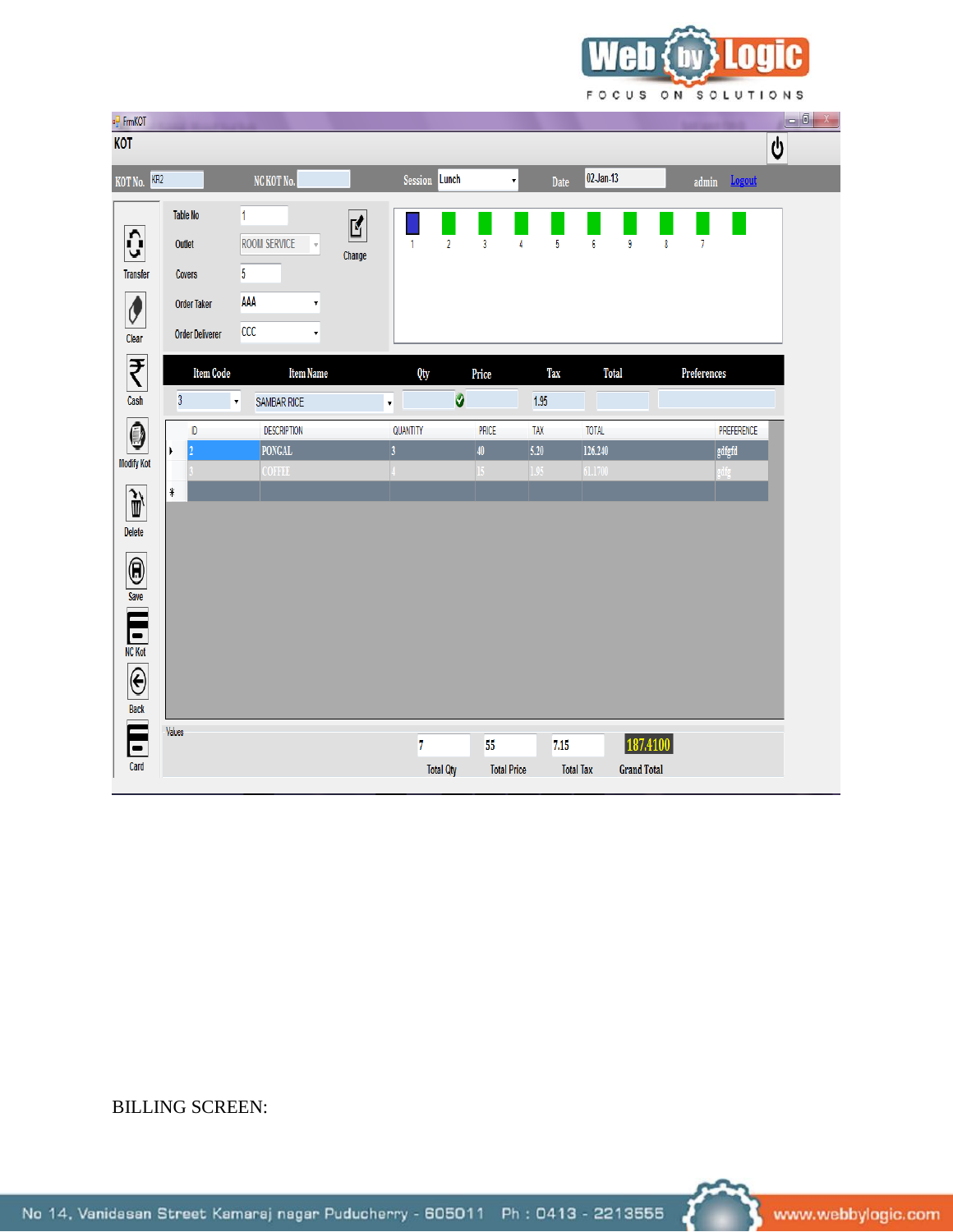

| ပ                     |
|-----------------------|
|                       |
|                       |
|                       |
|                       |
|                       |
|                       |
|                       |
| <b>Quantity Split</b> |
| Splited               |
| Splited               |
|                       |
|                       |
|                       |
|                       |
|                       |
|                       |
|                       |
|                       |
|                       |
|                       |
|                       |
|                       |
|                       |

# SETTLEMENT SCREEN:

| <b>SETTLEMENT SCREEN</b> |      |                     |                     |                      |                     |         |                      |                       |                |             |              |     |             |                |
|--------------------------|------|---------------------|---------------------|----------------------|---------------------|---------|----------------------|-----------------------|----------------|-------------|--------------|-----|-------------|----------------|
|                          |      |                     |                     |                      |                     |         |                      |                       |                |             | label1       |     | Logout      |                |
|                          |      |                     |                     |                      | Table No. 2         |         | $\blacktriangledown$ |                       |                |             |              |     |             |                |
|                          |      | Payment Option Cash |                     |                      | Amount Received 120 |         |                      | Cash Back 142         |                | Pay Back 0  |              |     |             |                |
|                          | S.No | BILL#               | OUTLET              | TABLE# TOTAL         |                     | PAYMODE | CARD<br>NO           | CARD TYPE             | EXPIRY<br>DATE | VCC         | RECEIVI CASH |     | PAY<br>BACK | <b>SETTLED</b> |
| ▸                        |      | BR <sub>1</sub>     | <b>ROOM SERVICE</b> | $\vert$ <sub>2</sub> | 262                 | Cash    | <b>NULL</b>          | <b>NULL</b>           | <b>NULL</b>    | <b>NULL</b> | 120          | 142 | 0           | Not Settled    |
|                          | 1    | BR <sub>1</sub>     | ROOM SERVICE 2      |                      | 142                 | Cash    | <b>NULL</b>          | <b>NULL</b>           | <b>NULL</b>    | <b>NULL</b> | 120          | 142 | $\bullet$   | Not Settled    |
|                          |      |                     |                     |                      |                     |         |                      |                       |                |             |              |     |             |                |
|                          |      |                     |                     |                      | $\mathbf{G}$        |         | ∲                    | $\boldsymbol{\Theta}$ |                | ტ           |              |     |             |                |

# BAR STOCK MAINTENANCE: